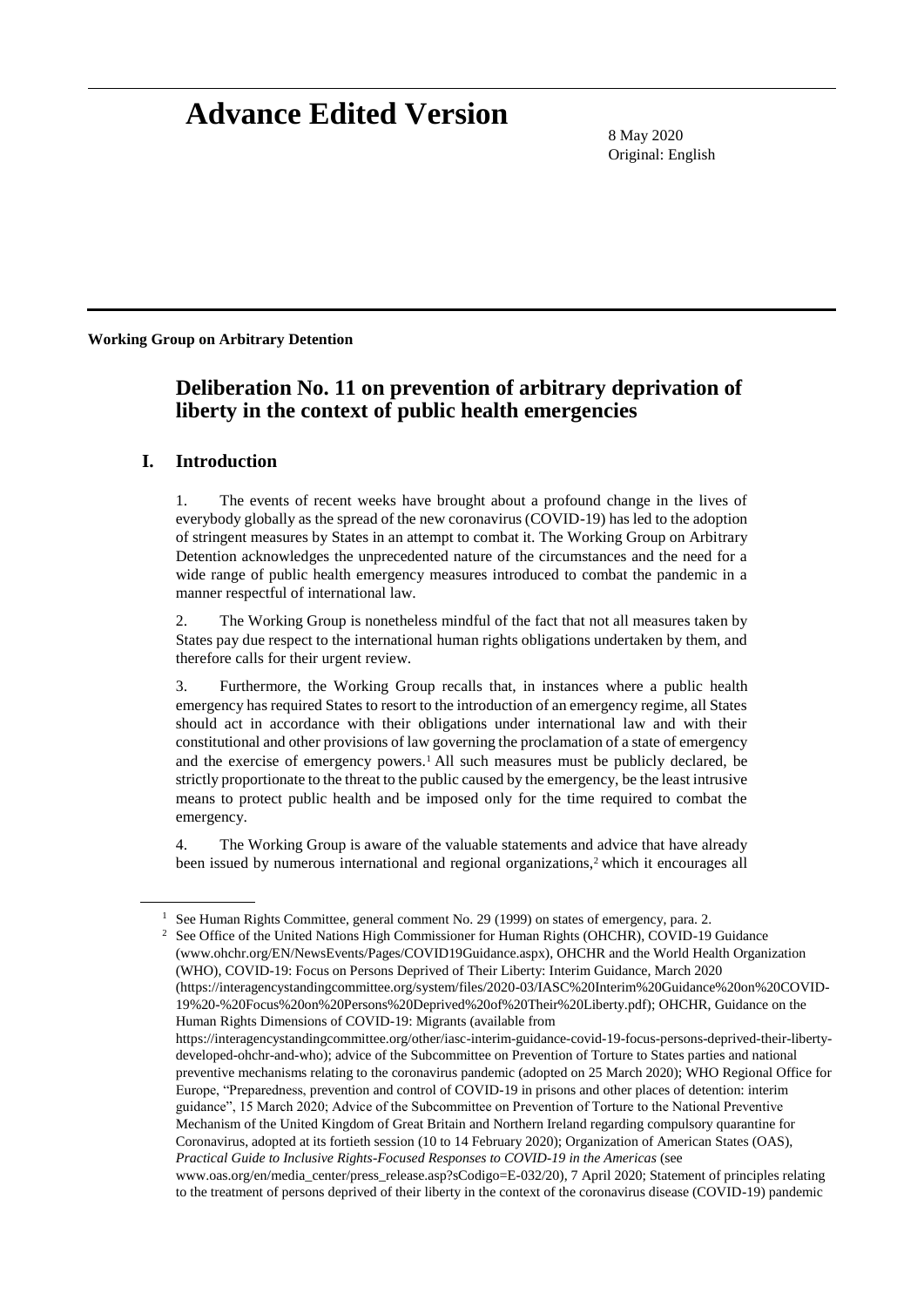States to consider. The aim of the present deliberation is to set out a guidance to avoid cases of arbitrary deprivation of liberty in the implementation of public health emergency measures aimed at combating the COVID-19 pandemic and, *mutatis mutandis*, in the event of other public health emergencies.

## **II. Absolute prohibition of arbitrary deprivation of liberty**

5. The Working Group is mindful of the fact that a person's right to liberty is only one of the rights particularly affected by the wide variety of measures that have been recently taken by many States. While the right to liberty is not an absolute right, and derogations from it are permitted under international law, $3$  the Working Group wishes to emphasize that the prohibition of arbitrary deprivation of liberty is absolute and universal.<sup>4</sup> Arbitrary detention can never be justified, whether it be for any reason related to national emergency, maintaining public security or health. The prohibition applies in any territory under a State's jurisdiction or wherever the State exercises effective control, or otherwise as the result of its actions or omissions of its agents or servants.<sup>5</sup> Consequently, the Working Group calls upon all States to respect the absolute prohibition of arbitrary deprivation of liberty as public health emergency measures are introduced to combat the pandemic.

6. Furthermore, any derogation from a person's right to liberty must strictly comply with the limits imposed upon a State party's power to derogate from that right by international law. In particular, States must adhere rigorously to the requirements of strict necessity and proportionality; such derogations are only permissible for the time period justified by the exigencies of the prevailing circumstances of the public health emergency.

# **III. Regimes of deprivation of liberty**

7. The Working Group recalls that the prohibition of arbitrary deprivation of liberty extends to all types of detention regimes, including detention within the framework of criminal justice, administrative detention, detention in the context of migration and detention in the health-care settings.<sup>6</sup>

8. Moreover, the deprivation of liberty is not only a question of legal definition but also a question of fact; therefore if the person concerned is not at liberty to leave a premise, that person is to be regarded as deprived of his or her liberty.<sup>7</sup> To this end, it is of critical importance that, irrespective of what such places are called, the circumstances in which an individual is detained are examined to determine whether the person has been deprived of liberty<sup>8</sup>The Working Group wishes to clarify that mandatory quarantine in a given premise, including in a person's own residence that the quarantined person may not leave for any reason, is a measure of de facto deprivation of liberty<sup>.9</sup> When placing individuals under quarantine measures, States must ensure that such measures are not arbitrary. The time limit

issues by the European Committee for the Prevention of Torture, 20 March 2020 CPT/Inf (2020)13 (19 March 2020); African Commission on Human and Peoples' Rights, press statement of 28 February 2020 on the coronavirus (COVID-19) crisis, (available from [www.achpr.org/pressrelease/detail?id=480\)](file:///C:/Users/viersma/AppData/Local/Microsoft/Windows/INetCache/Content.Outlook/02SHDBIJ/www.achpr.org/pressrelease/detail%3fid=480) and press Statement of 24 March 2020 on human rights-based effective response to the novel COVID-19 virus in Africa (available from [www.achpr.org/pressrelease/detail?id=483\)](file:///C:/Users/viersma/AppData/Local/Microsoft/Windows/INetCache/Content.Outlook/02SHDBIJ/www.achpr.org/pressrelease/detail%3fid=483). See also OHCHR, "COVID-19 and its human rights dimensions", at [www.ohchr.org/EN/NewsEvents/Pages/COVID-19.aspx.](file:///C:/Users/viersma/AppData/Local/Microsoft/Windows/INetCache/Content.Outlook/02SHDBIJ/www.ohchr.org/EN/NewsEvents/Pages/COVID-19.aspx)

<sup>&</sup>lt;sup>3</sup> International Covenant on Civil and Political Rights, art. 4.

<sup>4</sup> See A/HRC/22/44, paras. 42-43; see also Human Rights Committee, general comment No. 35 (2014) on liberty and security of person, para. 66.

<sup>5</sup> A/HRC/30/37, para. 25; opinions Nos. 70/2019, 52/2014 and 50/2014.

<sup>6</sup> A/HRC/36/37, para. 50.

<sup>7</sup> A/HRC/36/37, para. 56. See also deliberation 1 on house arrest (E/CN.4/1993/24).

<sup>8</sup> A/HRC/36/37, para. 52.

See advice of the Subcommittee on Prevention of Torture to States parties and national preventive mechanisms relating to the coronavirus pandemic, para, 10 (5); and advice of the Subcommittee on Prevention of Torture to the national preventive mechanism of the United Kingdom of Great Britain and Northern Ireland regarding compulsory quarantine for coronavirus, para. 2.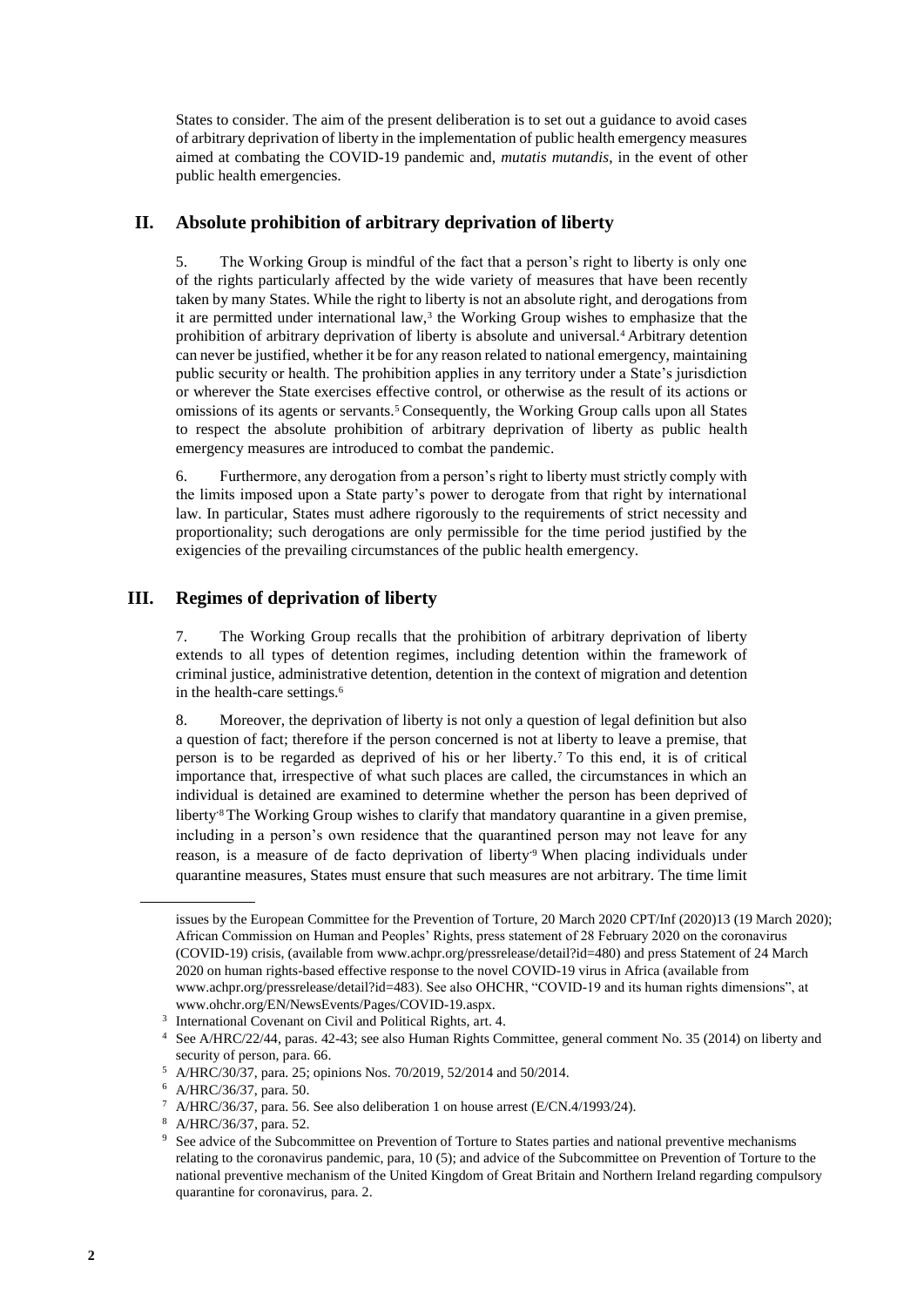for placement in mandatory quarantine must be clearly specified in law and strictly adhered to in practice.

9. The Working Group also wishes to emphasize that secret and/or incommunicado detention constitutes the most serious violation of the norm protecting a person's right to liberty. Arbitrariness is inherent in such forms of deprivation of liberty, as the individual is left without any legal protection.<sup>10</sup> Such secret and/or incommunicado detention cannot be part of the public health emergency measures introduced to combat a health-related crisis.

### **IV. Necessity and proportionality of the deprivation of liberty**

10. Any deprivation of liberty that has no legal basis or is not carried out in accordance with the procedure established by law is arbitrary.<sup>11</sup> Any law authorizing the deprivation of liberty must therefore be scrutinized. Any deprivation of liberty, even if it is authorized by law, may still be considered arbitrary if it is premised upon arbitrary legislation or is inherently unjust, relying for instance on discriminatory grounds, or if there is an overly broad statute authorizing automatic and indefinite deprivation of liberty without any standards or review, or the law does not specify clearly the nature of the conduct that is unlawful.<sup>12</sup>

11. Moreover, even the lawful deprivation of liberty may still be arbitrary if such detention is not strictly necessary or a proportionate measure in pursuance of a legitimate aim.<sup>13</sup> In particular, States must be mindful that detention that initially satisfied the requirements of necessity and proportionality may no longer be justified insofar as the circumstances may have changed significantly.

12. The Working Group therefore calls upon all States to pay particular attention to the requirements of necessity and proportionality of deprivation of liberty in the context of public health emergencies, such as the newly emerging emergency related to the COVID-19 pandemic.

13. In particular, States should urgently review existing cases of deprivation of liberty in all detention settings to determine whether the detention is still justified as necessary and proportionate in the prevailing context of the COVID-19 pandemic. In doing so, States should consider all alternative measures to custody.

14. Pretrial detention should only be used in exceptional cases.<sup>14</sup> The current public health emergency puts an additional onus of consideration upon the authorities, as they must explain the necessity and proportionality of the measure in the circumstances of the pandemic. The Working Group recalls in particular that automatic pretrial detention of persons is incompatible with international law.<sup>15</sup> The circumstances of each instance of pretrial detention should be assessed; at all stages of proceedings, non-custodial measures should be taken whenever possible, and particularly during public health emergencies.

15. The Working Group is aware that COVID-19 mostly affects persons older than 60 years of age, pregnant women and women who are breastfeeding, persons with underlying health conditions,<sup>16</sup> and persons with disabilities. It therefore recommends that States treat all such individuals as vulnerable. States should also refrain from holding such individuals in places of deprivation of liberty where the risk to their physical and mental integrity and life is heightened.

<sup>10</sup> A/HRC/22/44, para. 60.

<sup>&</sup>lt;sup>11</sup> International Covenant on Civil and Political Rights, art. 9. See also opinions Nos. 1/2017, 30/2017, 35/2018, 70/2018 and 49/2019; and Human Rights Committee, general comment No. 35, para. 11.

<sup>12</sup> A/HRC/22/44, para. 63. See also opinions Nos. 41/2017, 52/2018 and 62/2018, paras. 57-59; Human Rights Committee, general comment No. 35, para. 22.

<sup>13</sup> A/HRC/22/44, para. 61. See Human Rights Committee, general comment No. 35,paras. 11–12.

<sup>14</sup> A/HRC/19/57, paras. 48–58.

<sup>&</sup>lt;sup>15</sup> See for example opinions Nos. 1/2018, 53/2018, 75/2018, 14/2019, 64/2019. See also Human Rights Committee, general comment No. 35, para. 38.

<sup>16</sup> Se[e www.who.int/news-room/q-a-detail/q-a-coronaviruses.](file:///C:/Users/viersma/AppData/Local/Microsoft/Windows/INetCache/Content.Outlook/02SHDBIJ/www.who.int/news-room/q-a-detail/q-a-coronaviruses)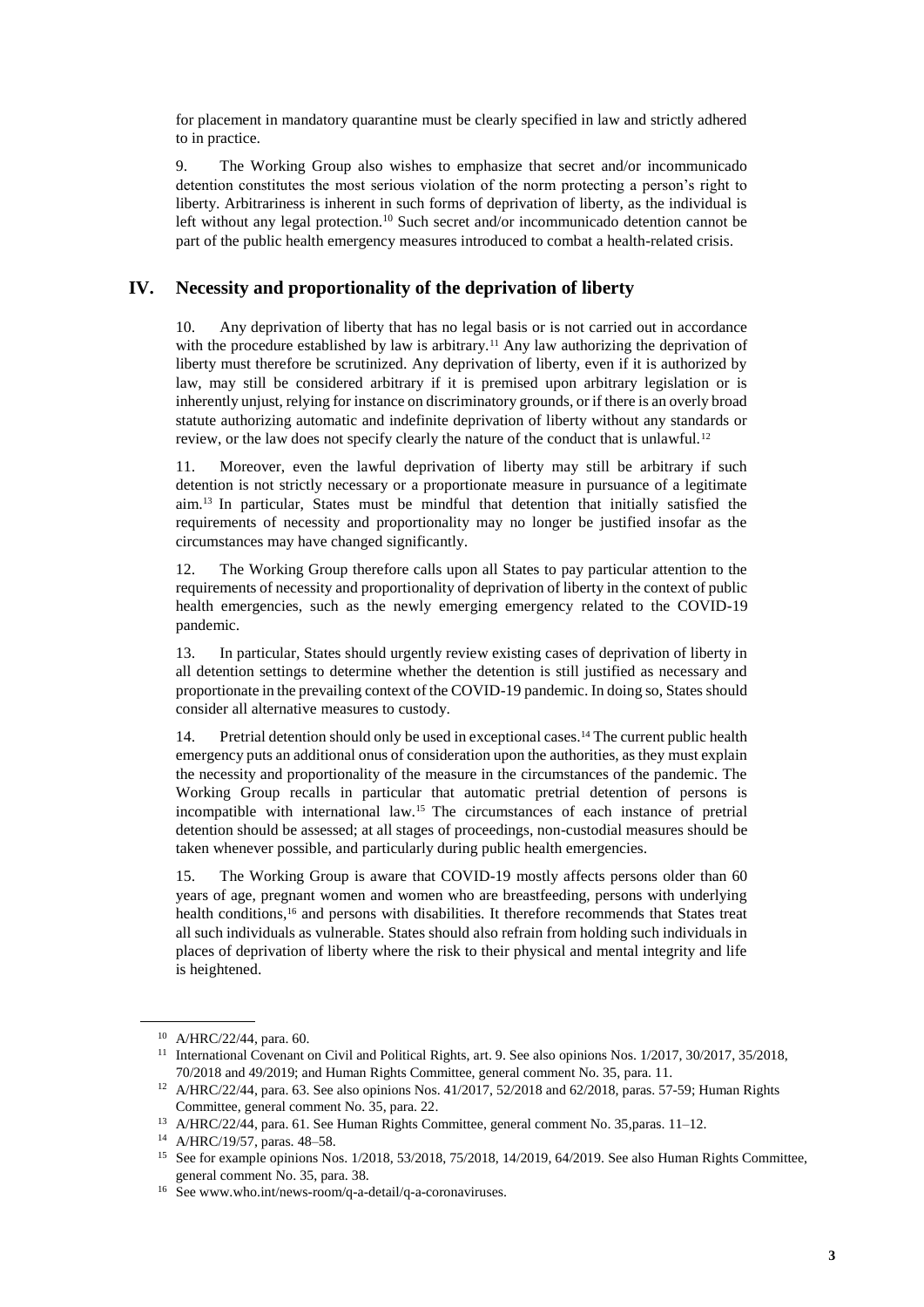16. Lastly, noting that overcrowding and poor hygiene pose a particular risk of spreading COVID-19,17States should seek to reduce prison populations and other detention populations wherever possible by implementing schemes of early, provisional or temporary release for those detainees for whom it is safe to do so, taking full account of non-custodial measures as provided for in the United Nations Standard Minimum Rules for Non-custodial Measures (the Tokyo Rules)<sup>18</sup> and the United Nations Rules for the Treatment of Women Prisoners and Non-custodial Measures for Women Offenders (the Bangkok Rules). Noting the obligation arising from the Convention on the Rights of the Child of not detaining children, particular consideration should be given to releasing children and women with children, and also those serving sentences for non-violent crimes.

17. All States must comply with their obligations under international human rights law, including customary international law, the Universal Declaration of Human Rights and relevant international instruments to which they are party, which are interpreted and applied in opinions adopted by the Working Group. When detention has been determined by the Working Group to be arbitrary, the detainee should be released immediately in every case, and as a matter of urgency during public health emergencies.

#### **V. Right to challenge the lawfulness of the deprivation of liberty**

18. The right to challenge the lawfulness of detention before a court is a self-standing human right, a peremptory norm of international law that cannot be derogated from<sup>19</sup> that applies to all forms of deprivation of liberty and to all situations of deprivation of liberty.<sup>20</sup> The right applies irrespective of the place of detention or the legal terminology used in relevant legislation; consequently, any form of deprivation of liberty on any ground must be subject to effective oversight and control by the judiciary.<sup>21</sup>

19. The Working Group wishes to emphasize that the right to challenge the legality of deprivation of liberty applies also to those in mandatory quarantine or otherwise detained in the context of public health emergency measures that are introduced to combat a pandemic. Such individuals must also be ensured that they are able to exercise this right effectively by, inter alia, having access to legal assistance.

#### **VI. Right to a fair trial**

20. The Working Group is mindful of the fact that the public health emergency measures introduced to combat the pandemic may limit access to detention facilities, which in turn may effectively prevent persons held in places of deprivation of liberty from attending their court and other judicial hearings, meetings with parole boards or other entities empowered to consider their continued deprivation of liberty, or from holding meetings with their legal counsel and family.<sup>22</sup> This may have an adverse effect particularly on those in pretrial detention, and on detainees seeking a review of a decision to detain them, as well as those seeking to appeal against a conviction or sentence.

21. If the exigencies of the prevailing public health emergency require restrictions on physical contact, States must ensure the availability of other ways for legal counsel to communicate with their clients, including secured online communication or communication over the telephone, free of charge and in circumstances in which privileged and confidential discussions can take place.<sup>23</sup> Similar measures can be taken for judicial hearings. The

<sup>&</sup>lt;sup>17</sup> WHO Regional Office for Europe, "Preparedness, prevention and control of COVID-19 in prisons and other places of detention".

<sup>&</sup>lt;sup>18</sup> See advice of the Subcommittee on Prevention of Torture to States parties and national preventive mechanisms relating to the coronavirus pandemic, para. 9 (2).

<sup>19</sup> A/HRC/22/44, para. 49.

<sup>20</sup> A/HRC/30/37, paras. 11 and 47 (a)-(b).

<sup>21</sup> *Ibid*., para. 47 (b).

<sup>22</sup> *Ibid*., principle 10.

<sup>23</sup> *Ibid.*, paras. 15 and 69.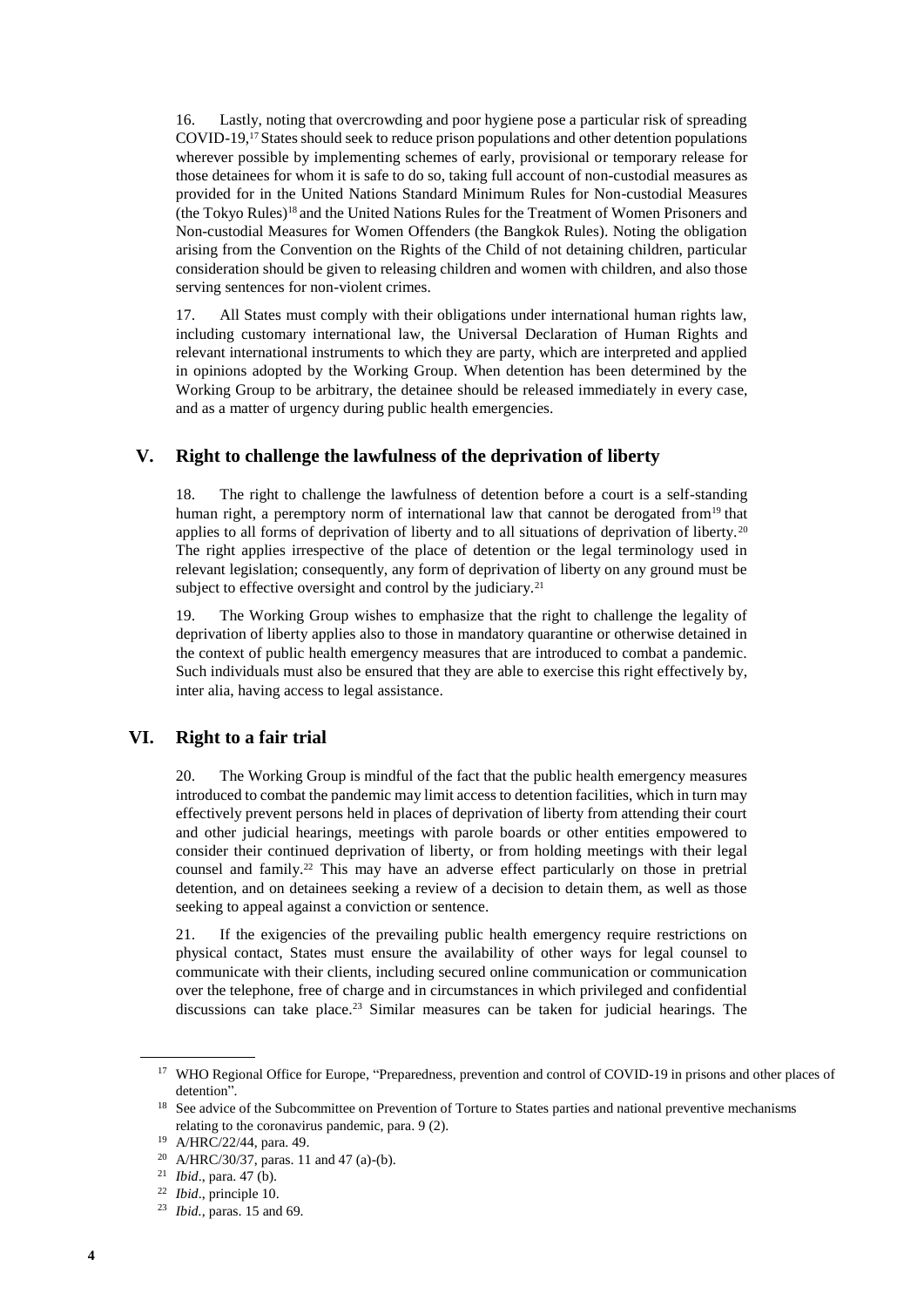introduction of blanket measures restricting access to courts and legal counsel cannot be justified and could render the deprivation of liberty arbitrary.

#### **VII. Use of emergency powers to target certain groups**

22. Emergency powers must not be used to deprive particular groups or individuals of liberty. For example, the power to detain persons during public health emergencies must not be used to silence the work of human rights defenders, journalists, members of the political opposition, religious leaders, health-care professionals or any person expressing dissent or criticism of emergency powers or disseminating information that contradicts official measures taken to address the health emergency.

#### **VIII. Detention in the context of migration**

23. Detention in the context of migration is only permissible as an exceptional measure of last resort,<sup>24</sup> which is a particularly high threshold to be satisfied in the context of a pandemic or other public health emergency.

24. The Working Group reminds all States that migrant children and children with their families should not be detained in the context of migration policies, and should therefore be immediately released.<sup>25</sup>

25. Asylum seekers should not be held in places of deprivation of liberty during the course of the procedure for the determination of their status, and refugees should be protected by authorities of the recipient State and not detained.

#### **IX. Equality and non-discrimination**

26. Emergency measures or powers enacted to address public health emergencies must also be exercised with respect to the principle of equality and non-discrimination based on the grounds of birth, national, ethnic or social origin, language, religion, economic condition, political or other opinion, gender, sexual orientation, disability or any other status.<sup>26</sup>

27. Such measures and powers must take into account the disparate impact upon vulnerable groups who already experience disadvantage, including persons with disabilities, older persons, minority communities, indigenous peoples, people of African descent, internally displaced persons, persons affected by extreme poverty, homeless persons, migrants and refugees, persons who use drugs, sex workers and LGBTI and gender-diverse persons, $27$  who may not have the same capacity to comply with health directives (such as isolation at home, self-funded quarantine in hotels, requirements not to attend work or to pay fines or bail), and may be deprived of their liberty as a result.

#### **X. Independent oversight and cooperation with human rights mechanisms**

28. The Working Group emphasizes the importance of independent oversight by national and international human rights mechanisms over all places of deprivation of liberty to minimize the occurrence of instances of arbitrary deprivation of liberty.<sup>28</sup> Such mechanisms include prosecutorial and judicial authorities, government human rights departments, national human rights institutions, national preventive mechanisms and civil society at the national level, as well as the Office of the United Nations High Commissioner for Refugees, the International Committee of the Red Cross and other relevant non-governmental organizations at the international level.

<sup>&</sup>lt;sup>24</sup> See revised deliberation No. 5 on deprivation of liberty of migrants (A/HRC/39/45), para. 12.

<sup>25</sup> A/HRC/36/37/Add.2, para. 21.

<sup>26</sup> A/HRC/36/37, paras. 46-49; A/HRC/36/38, para. 8(e).

<sup>27</sup> A/HRC/36/37, para. 46.

<sup>28</sup> A/HRC/39/45/Add.1, para. 17; A/HRC/39/45/Add.2, paras. 16-17.